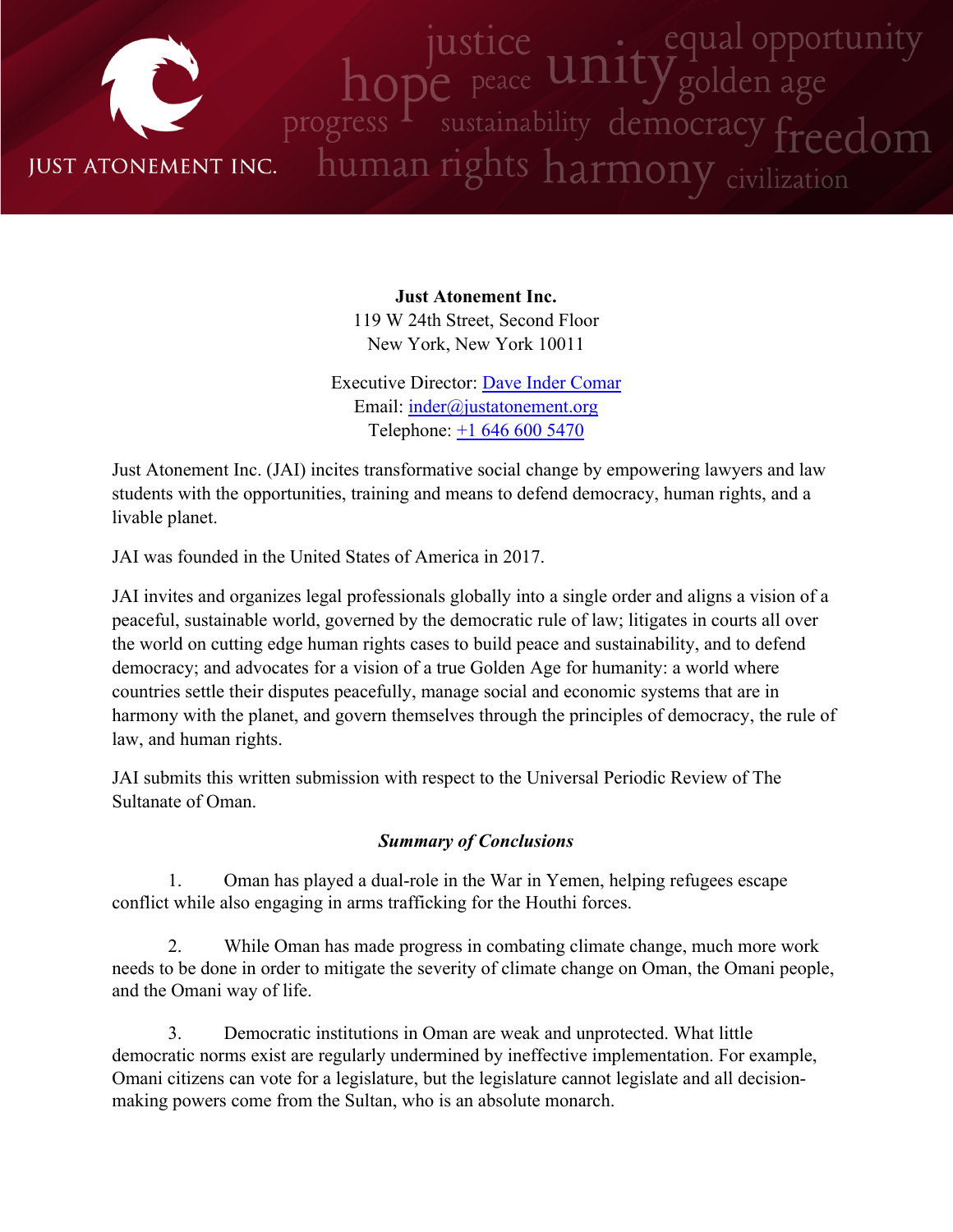

4. Human trafficking is <sup>a</sup> massive problem in Oman, with people being trafficked in an out of Oman for both labor and sex. The current system is inadequate to protect trafficked victims, with cases of victims being returned to their abusers after having fled.

5. Prisoners are still subjected to torture, and have little legal avenues for redress or accountability.

6. Oman openly discriminates against people based upon sexual orientation and gender identity. Oman offers no protections for LGBTQ+ Omanis, and even criminalizes samesex relationships.

7. Gender inequality is <sup>a</sup> large problem in Oman, with women facing gross inequalities in all walks of life, from marriage, to work, to travel. Oman also fails to protect women from domestic violence and marital rape, and offers no protection from such abuse.

# *Analysis*

## *War*

8. Oman typically is not directly engaged in war, but there are two war-related actions that merit discussion. The first is Oman'<sup>s</sup> role in weapons smuggling to Iran-backed Houthi forces in Yemen. The second is their humanitarian role with Yemeni refugees.

## *Weapons Smuggling to Houthis-backed forces in Yemen*

9. Oman was first accused of smuggling weapons from Iran to Houthis in Yemen in 2016. The allegations first arose when Yemeni forces stopped cars with Omani license plates carrying shipments of weapons. It appears that weapon smuggling is still occurring today, with reports from early 2020 of drone and weapon parts being smuggled into Yemen from Oman.

10. There is speculation as to the role of the Omani governmen<sup>t</sup> in smuggling weapons to Houthi forces. Pro-Iran and Pro-Houthi Omanis may be conducting weapons smuggling without governmen<sup>t</sup> approval due to the smaller governmen<sup>t</sup> presence. Dhofar, an Omani province that borders Yemen, could be under less control from Oman and so could smuggle weapons without Omani supervision.

### *Recommendations*

New York, New York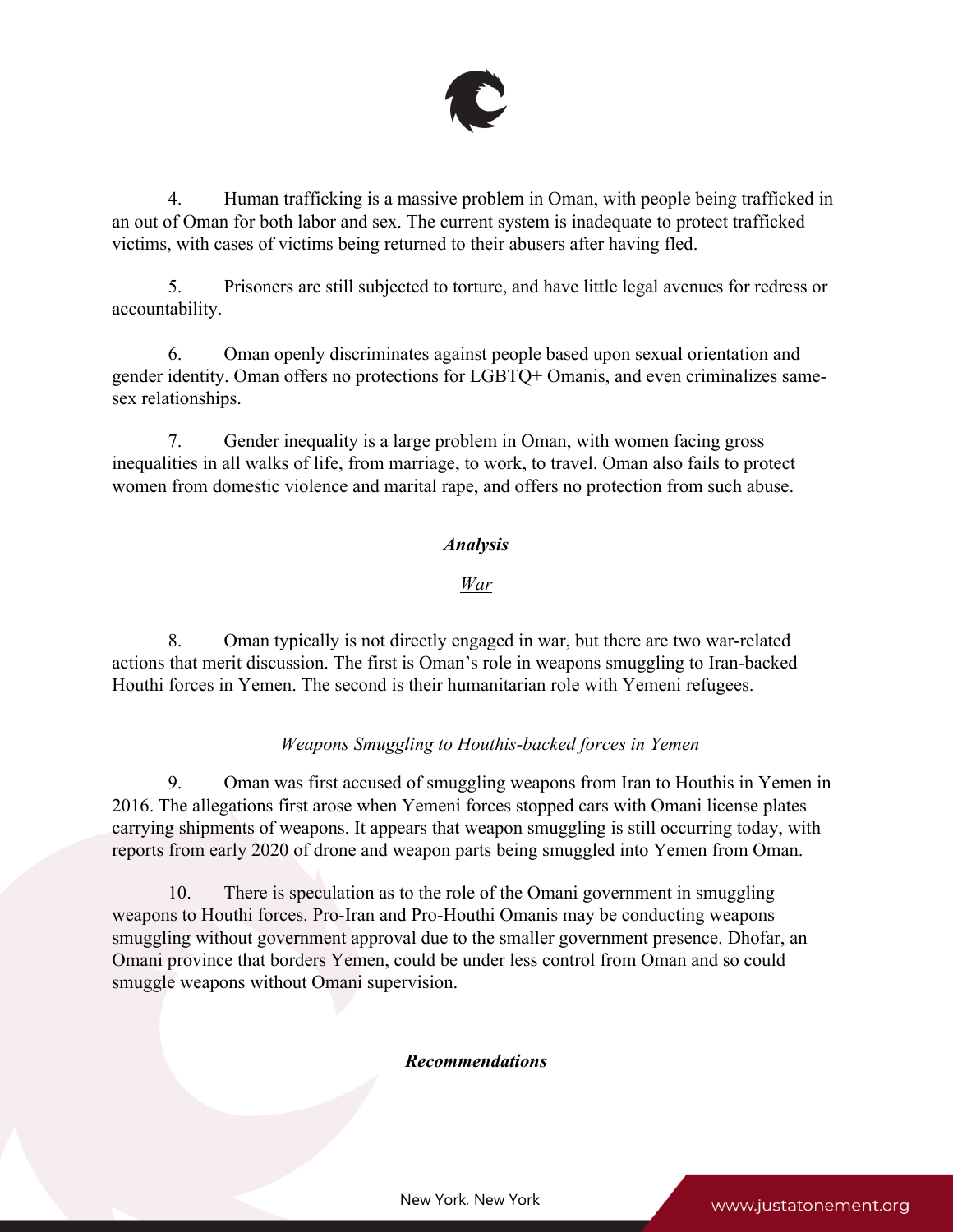

11. If true, such actions would violate the UN Weapons Embargo imposed upon Yemen in 2015. It would also violate the Yemeni people'<sup>s</sup> right to life, guaranteed under Article 3 of the Universal Declaration of Human Rights ("UDHR") as well as the right to <sup>a</sup> social and international order that allows other rights to be realized, encapsulated by Article 28 of the UDHR.

12. It is recommended that Oman immediately stop the movement of weapons within and across its border, and implement measures to preven<sup>t</sup> weapons from moving along its shores. Further, if private actors continue to perpetrate these egregious violations of international law and human rights, Oman must take necessary action to preven<sup>t</sup> such conduct in the future. Exercising control over its more independent regions, such as Dhofar, and prosecuting violators are all necessary measures to ensuring the health and safety of the Yemeni people.

## *Yemeni Refugees in Oman*

13. Oman has also been deeply involved in the humanitarian crisis created by the Yemeni Civil War. Tens of thousands of Yemeni refugees currently reside in Oman, and Oman has provided food, medical treatment, and financial suppor<sup>t</sup> to many of the refugees. Oman has even built homes and infrastructure in Yemen. It also appears that Oman does not typically allow refugees to work, which has caused problems with economic stability within refugee communities.

## *Recommendations*

14. Oman should continue its humanitarian policies for the foreseeable future, and look for ways to promote and advance refugees' standards of living. Permitting refugees to work will not only alleviate economic strain on the Omani government, but could lead to more economic growth in the region. Further, Oman should create policies that acknowledge the permanen<sup>t</sup> nature of many refugees. Some, for an array of reasons, will not be able to return to Yemen, and so Oman should begin creating permanen<sup>t</sup> residency statuses for such refugees. This may involve reworking immigration laws or funding infrastructure and housing projects.

15. These policies are needed in order to protect Yemeni refugees' right to seek asylum from persecution, Article 14 of the UDHR, right to <sup>a</sup> nationality, Article 15 of the UDHR, and the freedom of movement, protected by Article 13 of the UDHR.

### *Climate Change*

16. Oman is particularly susceptible to the impacts of climate change. Oman is already water scarce and arid, and climate change will only worsen problems related to water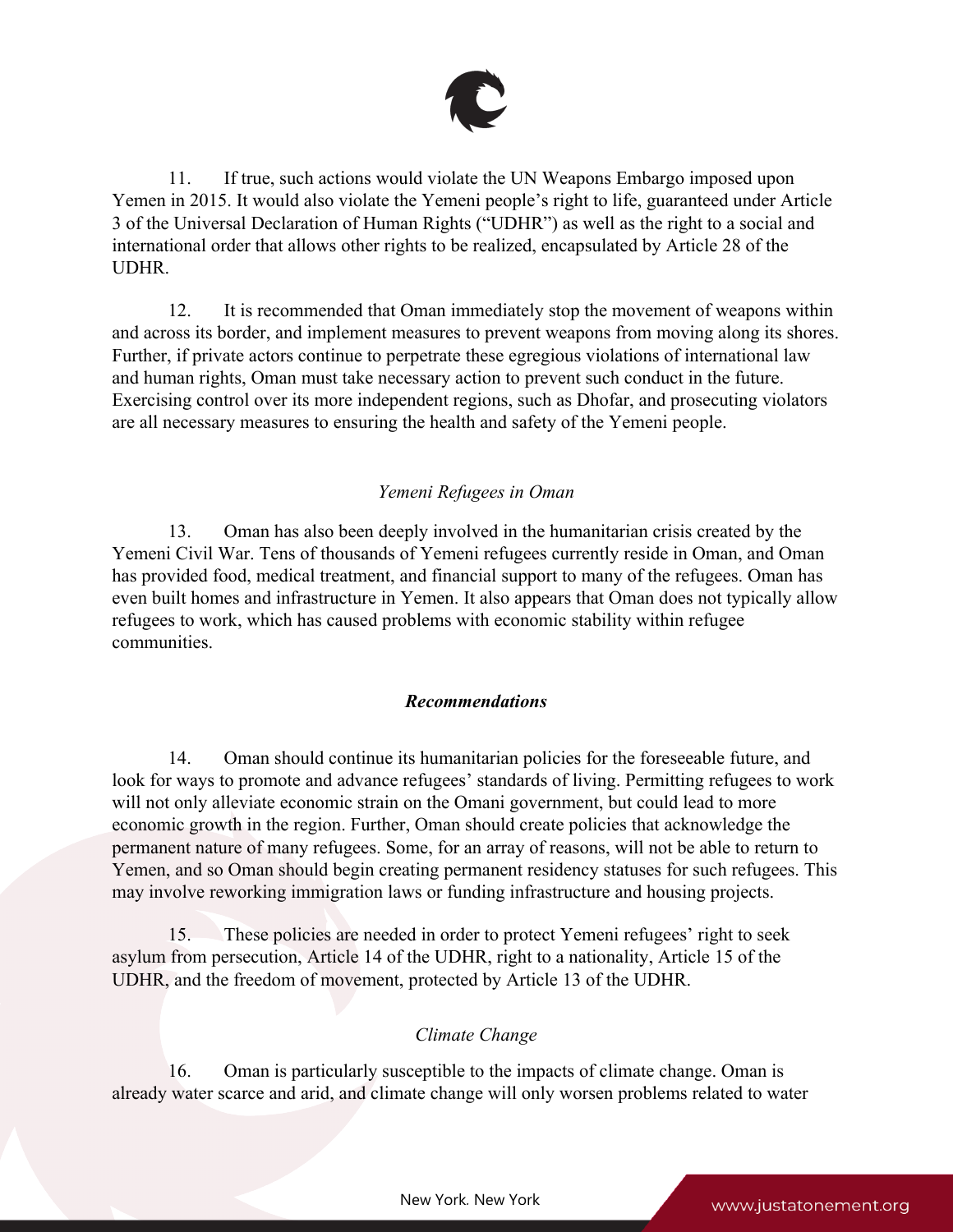

access. Moreover, increases in average temperature will cause more heat-related deaths. In addition, Oman is vulnerable to natural disasters, and climate change will only increase the numerosity and intensity of such calamities. Oman is also facing desertification and rapid degradation of water sources. As such, droughts, floods, and cyclones may occur more frequently. Moreover, Oman is dealing with sea level rise, which will only ge<sup>t</sup> worse in the coming years.

17. In response, Oman created several environmental programs and initiatives. Oman has created the Intended Nationally Determined Contribution, which alongside the National Strategy for Adaption and Mitigation of Climate Change, studies the impacts of climate change on an array of issues, from sea level rise to desertification to agriculture and infrastructure. Moreover, Oman has built solar and wind farms to increase Oman'<sup>s</sup> environmental sustainability. Unfortunately, Oman has increased its greenhouse gas emissions over the last few decades and air pollution has been on the rise in many areas.

## *Recommendations*

18. Oman has made progress in mitigating the impacts of climate change, however more action is needed. To counteract the increases in greenhouse gas emissions and air pollution, Oman must designate more funds for green technologies. More solar and wind farms are certainly beneficial, but Oman should also look into diversifying its energy portfolio. Investments in tidal, geothermal, or even passive solar technology could be advantageous for Oman, especially given its geography and climate.

19. Oman should also invest in infrastructure projects that plan for Oman'<sup>s</sup> climate reality. Buildings, road, and dams, for example, must be designed to withstand stronger and more regular storms. Previous infrastructure projects should also be re-analyzed to account for future needs.

20. Water scarcity is already an unfortunate reality for Oman today, and it will become increasingly dire in the future if Oman does not take immediate action. Oman should invest in water recycling and water treatment plants in order to stretch out the water supply. Socalled "grey water" should be widespread and provide water for cleaning, laundry, and bathing.

21. Oman should also preven<sup>t</sup> desertification. So, Oman should begin implementing policies that promote sustainable agricultural techniques and land and water management. Oman should also implement erosion and salination prevention policies. Further, Oman should reclaim lost lands by planting native plants and bringing back native wildlife.

22. **The breakdown and collapse of the Earth'<sup>s</sup> climate system is imminent and may have already commenced.**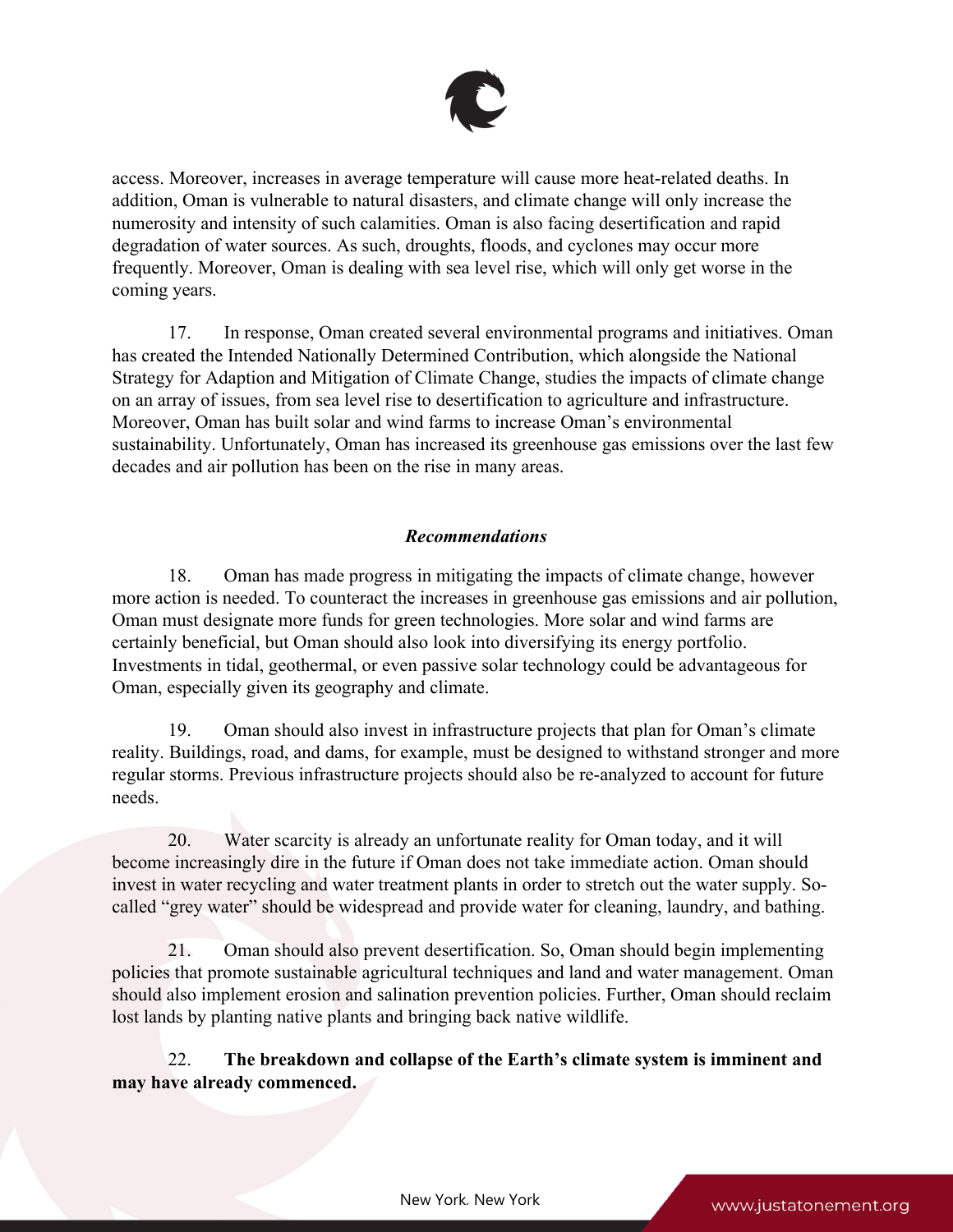

23. Such actions are necessary to protect the Omani people'<sup>s</sup> right to life, protected by both Article 3 of the UDHR, and the Omani people'<sup>s</sup> right to <sup>a</sup> healthy environment, which is protected by Article 25 of the UDHR, and the jus cogens norm of <sup>a</sup> people'<sup>s</sup> right to selfdetermination.

### *Democratic Governance*

24. Oman is governed by an absolute monarch, the Sultan. The Executive branch has the Sultan as both chief of state and head of government.

25. Suffrage is granted to all non-military citizens of Oman over the age of 21. Voters vote for district representatives on the Majlis Ash'shura. This is an 86-seat consultative council that advises the Sultan. The upper chamber of the Legislative branch, the Majlis A'Dawla, is composed of appointed senior advisors and leaders to the Sultan, such as ministers, judges, and dignitaries. Although this is technically the legislative branch of Oman, neither chamber has the power to legislate. They can only advise the Sultan, who has complete control over national policy.

26. Since 2011, voters can also elect municipal councilmembers. However, due to the COVID-19 pandemic, such elections are postponed. There is currently no set time for the elections.

27. Oman does not protect associational rights, and has limited gatherings in the aftermath of the Arab Spring. Oman also has <sup>a</sup> ban on political parties. Recently, Oman banned print newspapers in the name of reducing COVID contractions. This has been perceived as <sup>a</sup> way to reduce criticism of the Sultan. Generally, Omani authorities have cracked down on any criticism of the Sultan or the state, with books being the target of bans and confiscation.

### *Recommendations*

28. Delaying the elections could be <sup>a</sup> violation of Article 21 of the UDHR, which guarantees the right to genuine elections. Further, because these elections only lead to advisory positions and the Sultan remains unelected, there is not genuine participation in the political process. Such action would also violate Article 21 of the UDHR.

29. Banning print media minimizes the right to <sup>a</sup> free and fair press, as guaranteed by Article 19 of the UDHR. Although COVID has made free speech and free press worse, these rights were not fully protected to begin with. Oman cracked down on the press and free expression after the Arab Spring and remains suspicious of both media and protests.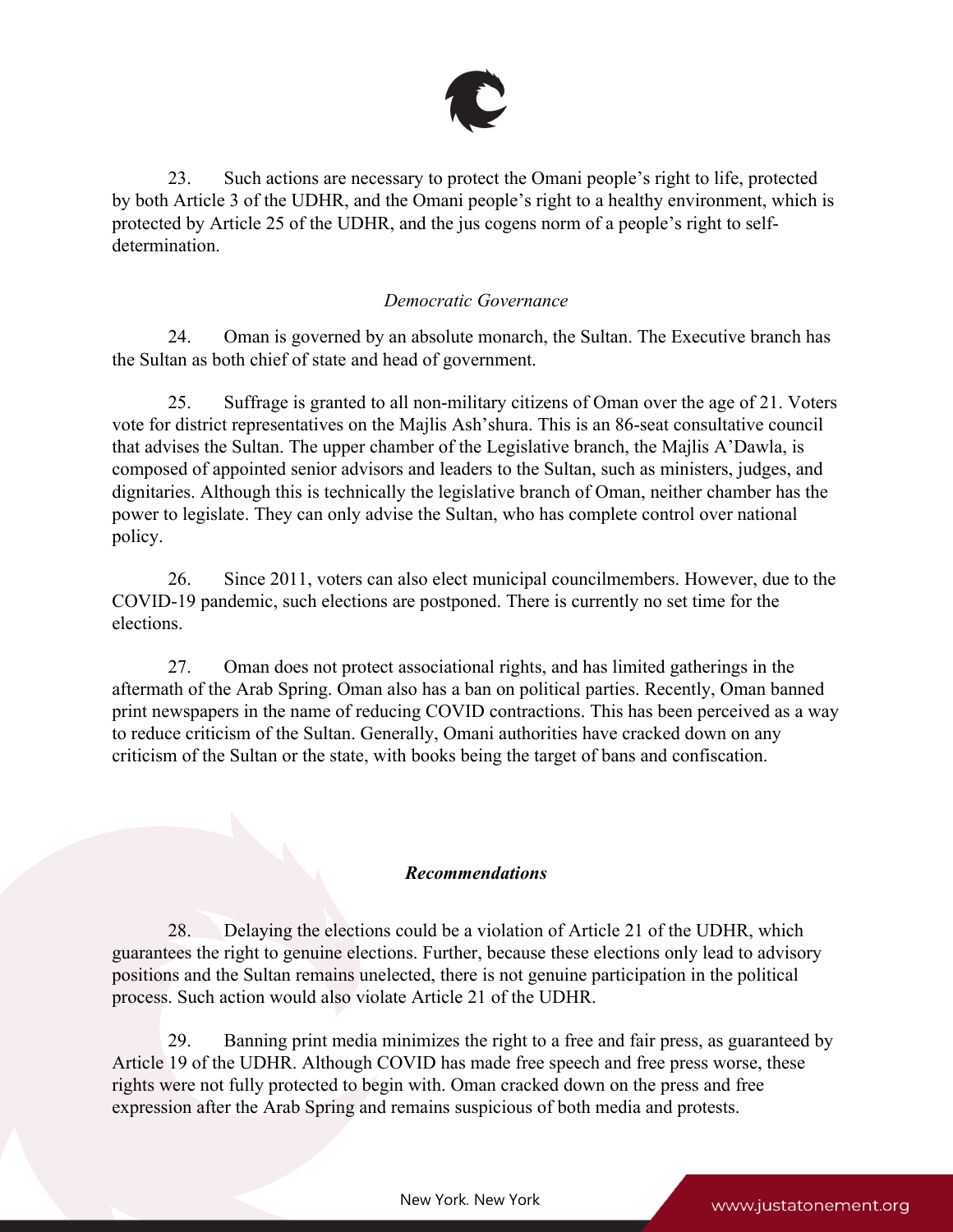

30. Banning political parties infringes upon the rights of Omanis to associate with whomever they choose, as protected by Article 20 of the UDHR.

31. Because of these actions, it is recommended that Oman confirm the date for their next election and set aside resources to enable the election to be fair and safe. Oman should reinstate print journalism, and create <sup>a</sup> state-wide cultivation for the press and expressive information. Oman should also liberalize its protest and gatherings laws in order to facilitate dialogue and protest. Oman should consider creating true participation, with elections that allow legislators to truly legislate. Finally, it is recommended that Oman permit political parties to form, even those most critical of the Sultan.

# *Trafficking*

32. Oman is <sup>a</sup> destination and transit country for both sex trafficking and forced labor. Oman has certainly improved its investigative and prosecutorial abilities in preventing human trafficking, but problems still persist. For example, Oman will pu<sup>t</sup> potential labor trafficking cases through mediation, which has limited the ability of the governmen<sup>t</sup> to clamp down on trafficking.

33. Trafficked persons are increasingly vulnerable, with reports of abuse, exploitation, and violence perpetrated against this vulnerable community. Instances of trafficking are especially high within Oman'<sup>s</sup> domestic workers program and its sponsorship program, because the visas are tied directly to the employer and the worker cannot change jobs without their employer'<sup>s</sup> permission. Workers who flee their employers face deportation or imprisonment even if they are fleeing abuse. Further, there are cases of fleeing workers being brought back to their employer, which led to more abuse and violence.

## *Recommendations*

34. Human trafficking violates several protected human rights. It violates the right to life, liberty, and security, which is protected by Article 3 of the UDHR. It also violates the right to be free from slavery and forced labor, which is protected by both Article 4 of the UDHR and the jus cogens norm against slavery, and the right to be free from degrading treatment, which is protected by Article 5 of the UDHR. Further, human trafficking also violates the jus cogens norm of <sup>a</sup> people'<sup>s</sup> right to self-determination.

35. It is recommended that Oman immediately alter its sponsorship program and add protections for workers obtaining visas through <sup>a</sup> sponsor. Oman should increase its capabilities in investigating and prosecuting traffickers, and fully utilize its criminal justice system, as opposed to its labor law system. Oman should also increase human trafficking training, in order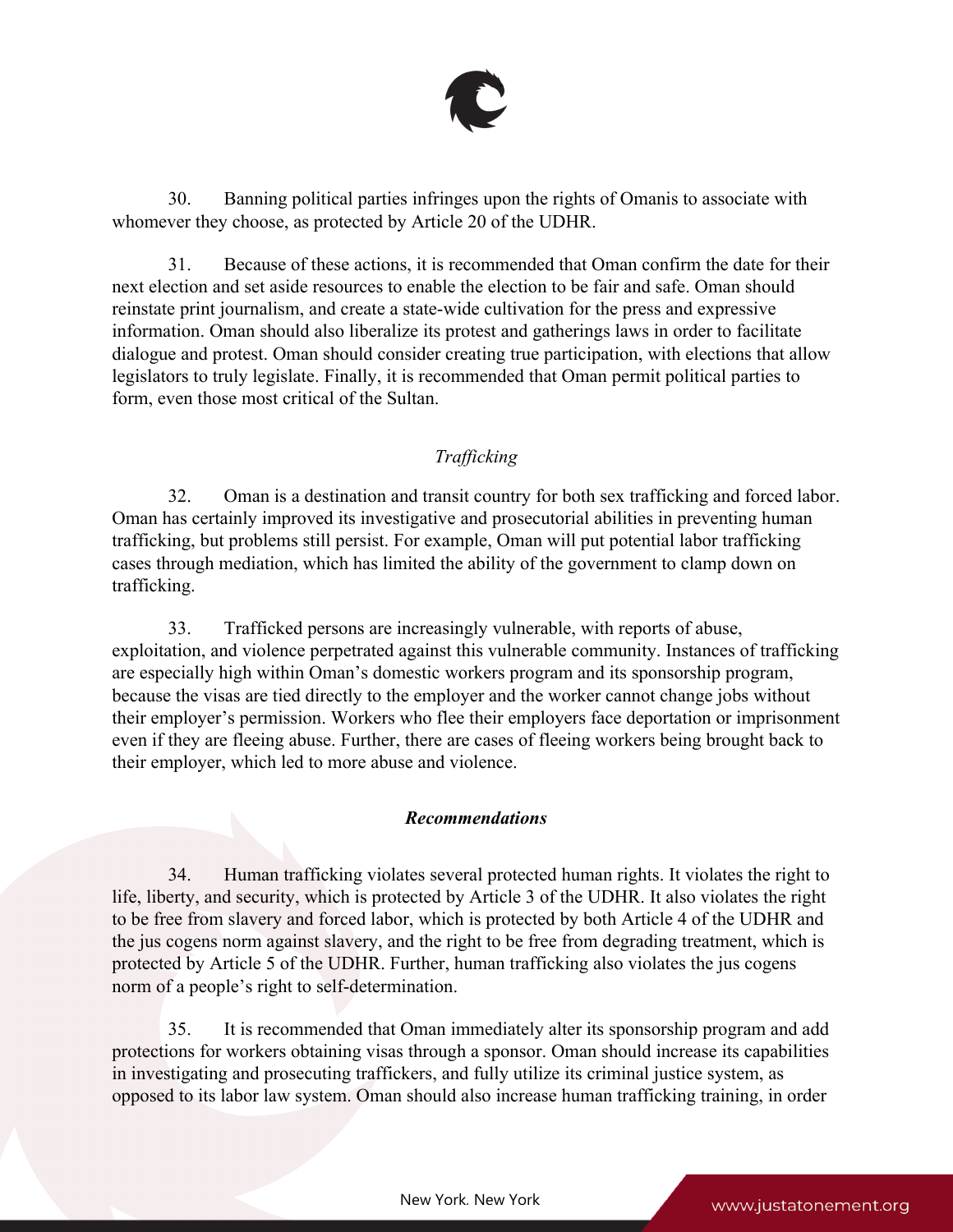

to more easily spo<sup>t</sup> victims, both in the country and when scrutinizing those attempting to enter the country. Oman should also allow victims to seek out protective services even if files have not been charged and no investigation has been completed.

### *Torture*

36. There have been numerous reports of torture in Omani prisons over the years. It appears torture has been utilized on protestors and political dissenters as <sup>a</sup> means to consolidating power and crushing opposition. Detainees have reported the use of systematic beatings and exposure to extreme temperatures. There are also reports of hooding, sleep deprivation, solitary confinement, and sensory overload.

## *Recommendations*

37. Torture is <sup>a</sup> violation of Article 5 of the UDHR. Oman also violates Article 2 of the Convention Against Torture ("CAT"), for failure to take sufficient action to preven<sup>t</sup> torture in Oman. Oman also violates Article 10 of the CAT, which mandates States to educate governmen<sup>t</sup> officials on the ban on torture.

38. As such, Oman should immediately stop all torture and treat all its detainees with dignity. Also, any reports of torture should be investigated by an independent investigative team, and if true, all officials connected to the use of torture should be prosecuted and held liable. Until Oman creates an administrative instrument to receive and investigate claims, Oman also sits in violation of Article 13 of CAT, which mandates States provide victims the opportunity to be safely heard.

# *LGBTQ+ Discrimination*

39. Oman currently criminalizes both same-sex relationships and certain types of gender expression. Omanis can even be imprisoned for engaging in state-defined "immoral" or "indecent" behavior. Furthermore, there are no protections from discrimination for queer Omanis.

## *Recommendations*

40. Oman is in violation of Article 12 of the UDHR, which protects against arbitrary intrusions upon privacy and the home. Furthermore, Oman has violated Article 7 of the UDHR by failing to protect queer Omanis from discrimination and unequal treatment under the law. It is therefore recommended that Oman take all necessary action to include queer Omanis in Omani society, and allow them to love whomever they choose, free from threats or discrimination.